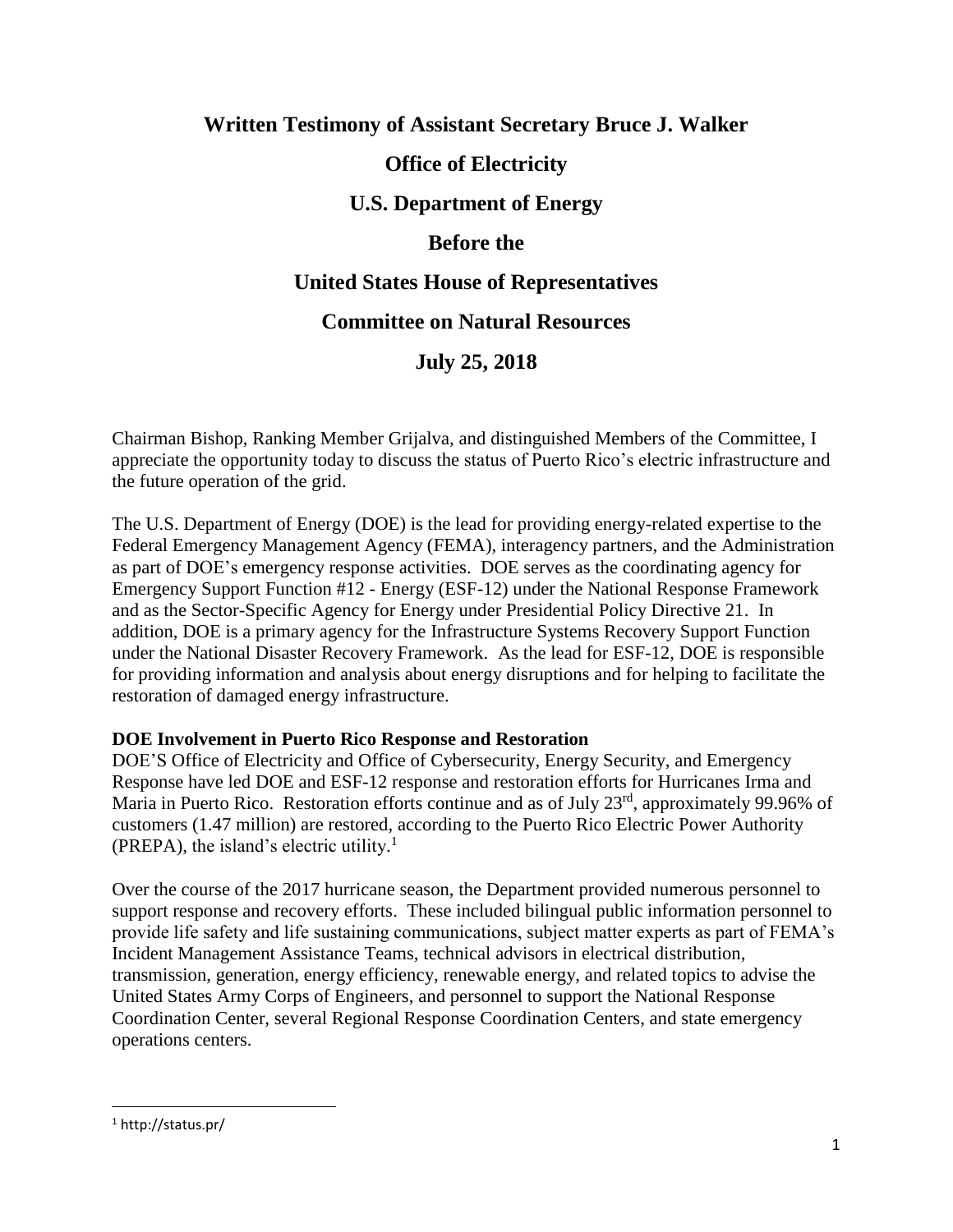DOE continues to maintain close coordination with FEMA and Puerto Rico. The Department has deployed responders under the National Disaster Recovery Framework to support ongoing energy sector recovery activities.

#### **DOE Involvement in Puerto Rico Recovery**

A strong recovery and revitalization is important to the territory, as well as the Nation. Maintaining and enhancing the affordability and resilience of the electric grid, at fair and reasonable costs, will provide service and value to the region. Yet, no single investment in energy infrastructure at one point in time will achieve resilience. The energy infrastructure of Puerto Rico must be designed, built, managed, and maintained in such a way to withstand likely stresses, ameliorate disruptions when they inevitably occur, recover quickly, and incorporate lessons learned into post-event planning and operations. This is a continual process of improvement, one involving a reassessment and adaptation of solutions and technologies to address changing needs.

The long-term resilience and reliability of Puerto Rico's electric grid will require capable leadership, strategic investments, a strong culture of safety, and well-defined regulatory oversight. While PREPA leadership has changed over the last few weeks, and continues to be in a state of transition, DOE will continue to work in partnership with them to support Puerto Rico's recovery through several efforts.

#### *Strategizing an Electric Energy Policy and Regulatory Framework*

The Southern States Energy Board (SSEB), in association with DOE, is working in coordination with the governor and legislature of Puerto Rico to establish a reliable, affordable, and sustainable electric energy grid system, and to advise on a policy and regulatory framework for possible privatization efforts. SSEB's advisory role is explicitly described in Puerto Rico Act 12-2018, signed into law by Gov. Rosselló on June 20, 2018, which provides a legal framework for privatization of PREPA's functions.

SSEB will collect data and perform an analysis of the economic, financial, and insurance impacts of PREPA's potential privatization to inform the development of regulatory framework models. They will also identify components of PREPA's privatization economics, *e.g.*, generation, transmission, distribution; priority; rate structure; feasibility; and transparency aspects to balance the needs of the Puerto Rico government with interest from the private investment community. Additionally, SSEB will establish a Blue-Ribbon Task Force and solicit input from the Task Force on the possible regulatory framework models that provide Puerto Rico with a transparent and robust regulatory regime.

#### *DOE Report on Energy Resilience Solutions for the Puerto Rico Grid*

DOE has completed its Report on Energy Resilience Options and Potential Solutions for the Puerto Rico Grid. This report provides recommendations to FEMA and PREPA that reflect principles of resilience and are intended to inform investments in energy infrastructure in Puerto Rico. Recommendations address near-term actions and potential long-term actions that will require further analysis to make optimal investment decisions.

The interdependencies across sectors, assessment of potential alignment, and sequencing of funding across different agency programs that support various sector infrastructures will require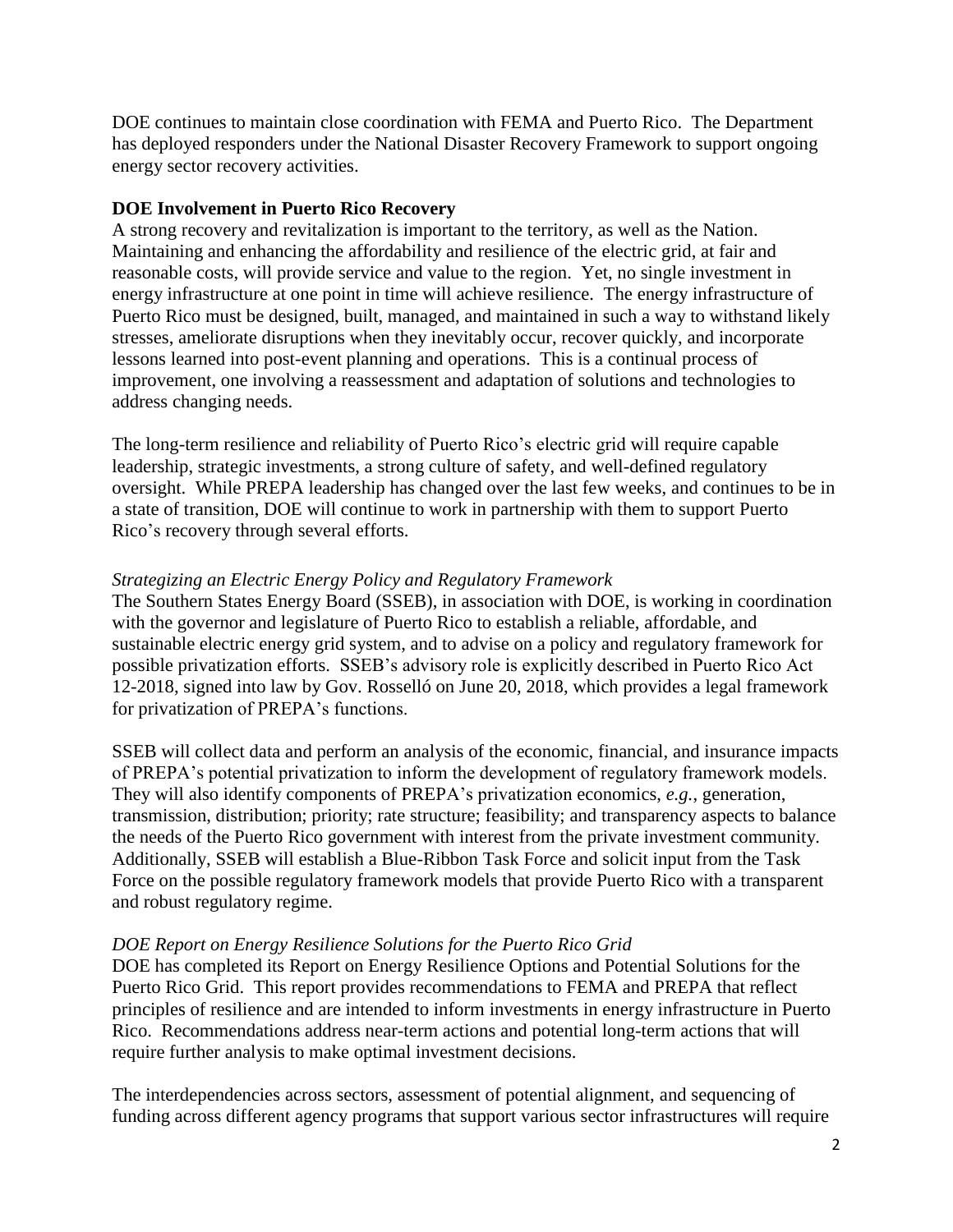significant coordination. The report also notes where the results of analysis are needed to articulate resilience-related, investment-grade suggestions regarding the design and specification of the electricity system in Puerto Rico.

Although some of the additional analysis necessary to support those resilience principles is underway, recommendations proposed in our report to improve the performance of the system are as follows:

- 1. The Governor and PREPA should immediately ensure that updated, effective mutual aid agreements are primed to quickly provide support during the next event.
- 2. To align with the objectives of the National Incident Management System, incident command, control, and coordination should follow the Incident Command System (ICS). All possible parties will train in ICS and use it during a response.
- 3. The Puerto Rico Energy Commission (PREC) should coordinate a joint study with the Puerto Rico Telecommunications Board to determine and enforce safe loading requirements of distribution poles carrying both electric and telecommunications infrastructure.
- 4. Electricity transmission towers installed specifically for temporary emergency restoration should be considered for replacement, potentially by monopoles—many of the round monopole structures survived the 2017 storms.
- 5. The PREC should finalize microgrid regulations, and establish effective and efficient interconnection requirements and wheeling regulations with PREPA. These regulations will allow customers to design their systems to add reliability and resilience to PREPA's system.
- 6. The Commonwealth Energy Public Policy Office, in coordination with other appropriate Commonwealth agencies, should consider drafting an updated Energy Assurance Plan, which will provide for an Incident Management Team as well as other important components. Besides preparing for the next hurricane season, acting immediately will allow for leveraging the presence of Federal staff in the Joint Field Office and the Federal data collection efforts that have been underway since September. Finally, the SSEB may be able to facilitate peer-to-peer information sharing and lessons learned among Puerto Rico's neighboring governments and utilities.

#### *Near-Term and Long-Term Grid Modeling Support*

Another DOE effort is through grid modeling to support the rebuilding of a more resilient electric power grid system in Puerto Rico. This endeavor will develop a near real time dynamic model of the Puerto Rico power system that will be used not only as an operational tool, but also for planning purposes. This modeling effort will provide technical insight into the resiliency objectives, allowing for coordination and communication of potential solutions across stakeholder groups. As PREPA and the Commonwealth plan financial investments to strengthen